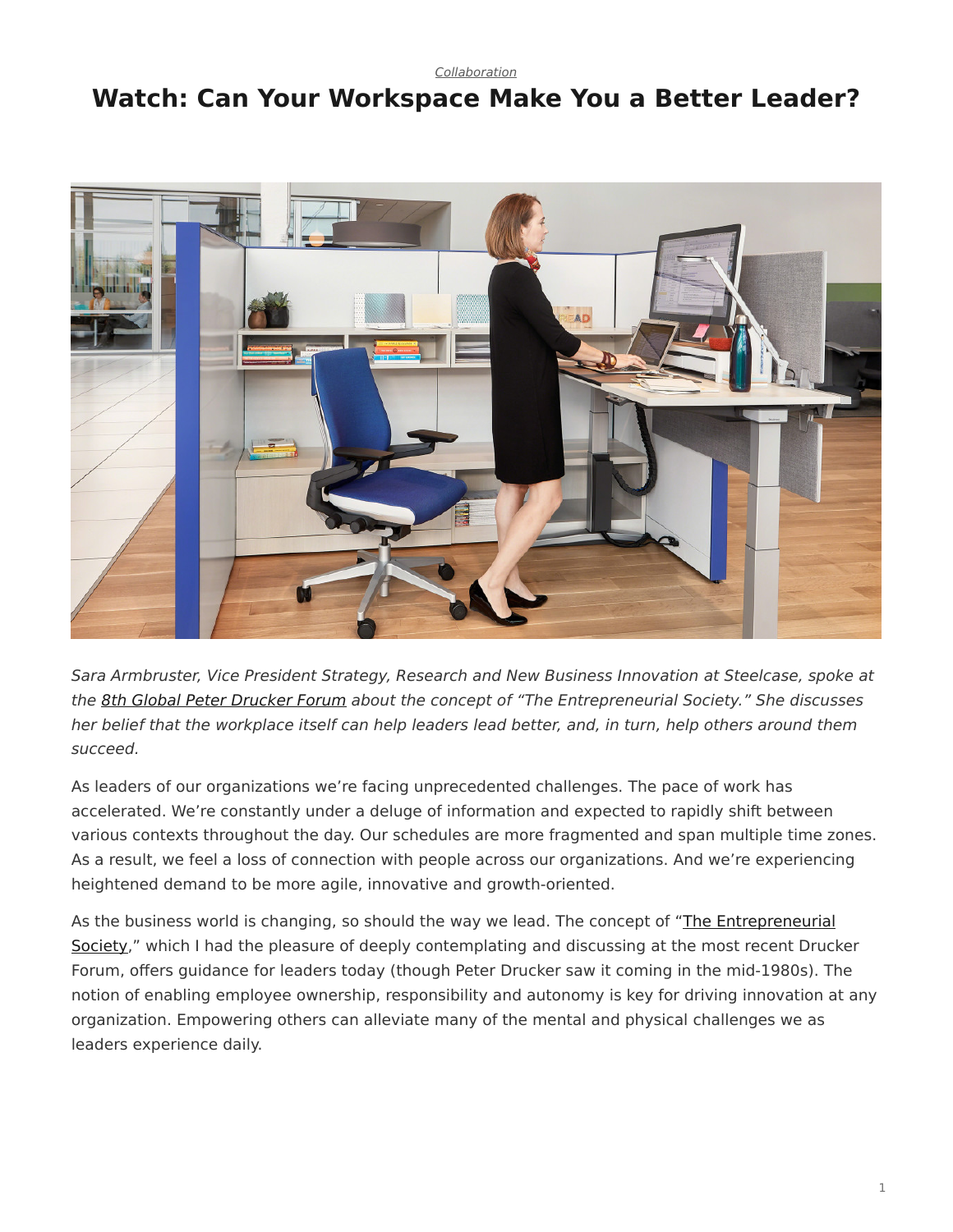Many leaders recognize the need to foster a [culture of entrepreneurial behavior](https://www.steelcase.com/insights/articles/igniting-a-sense-of-startup-culture/), and are looking for tools to help them do just that. I believe the workplace itself can help leaders [lead better](https://www.steelcase.com/insights/360-magazine/office-renaissance/) and, in turn, help others around them succeed. Think about your own work environment and ask yourself:

- 1. Does my office facilitate connections and collaboration?
- 2. Does my work setting make my job easier?
- 3. Does my office encourage flexibility and autonomy?

To read more about these concepts, visit my **Drucker Forum blog**.

As [approaches to leadership evolve](https://www.steelcase.com/insights/360-magazine/office-renaissance/) in this new world of work, it's critical the office also evolves to support these expectations, challenges and behaviors. It's critical executives lead by example. This means stepping out of the corner office and moving around the space. In doing so, we enable an entrepreneurial culture, and can unlock the true promise of our organizations.

## **You may also like**



Sara Armbruster, [Steelcase Vice President, Strategy, Research and New Business Innovation,](https://www.linkedin.com/pulse/higher-education-harnesses-power-physical-space-sara-armbruster?articleId=6199300992140484608) oversees strategy creation and corporate business development, as well as Steelcase's design research activity. She also oversees Steelcase Health, Steelcase Education and PolyVision. Her responsibilities include driving business growth in strategic markets, investments in internal and external growth opportunities, and creation of new business models.

**Steelcase** 

**[Steelcase](https://www.steelcase.com/research/articles/author/steelcase-360/)**